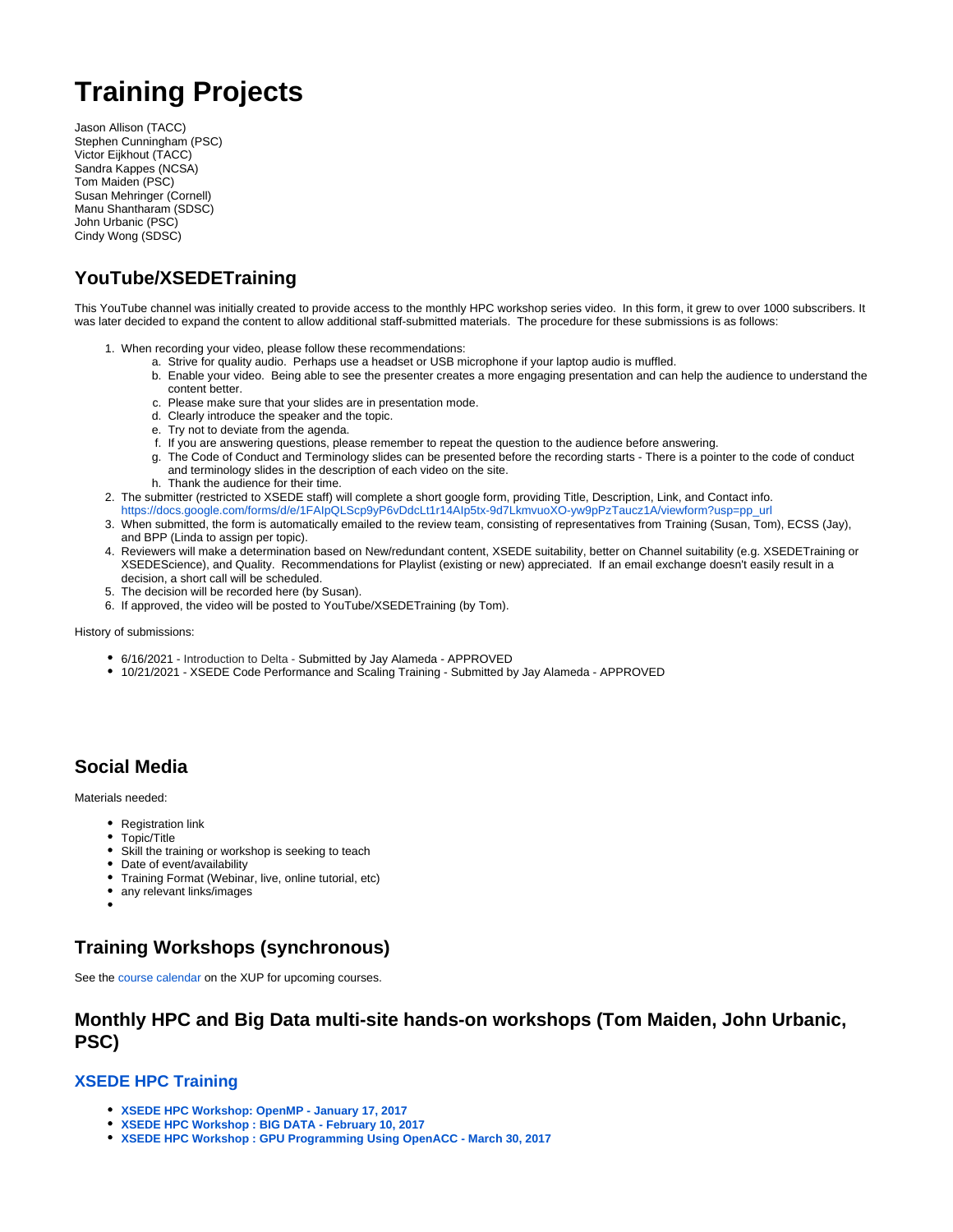- **[XSEDE HPC Workshop : MPI April 18-19, 2017](https://www.psc.edu/hpc-workshop-series/mpi-april-2017)**
- **[XSEDE HPC Workshop : BIG DATA May 18-19, 2017](https://www.psc.edu/hpc-workshop-series/big-data-may-2017)**
- **[XSEDE HPC Workshop : Summer Boot Camp June 6-9, 2017](https://www.psc.edu/hpc-workshop-series/summer-boot-camp-2017)**
- **[XSEDE HPC Workshop: OpenMP August 15, 2017](https://www.psc.edu/hpc-workshop-series/openmp-august-2017)**
- **[XSEDE HPC Workshop : BIG DATA September 12-13, 2017](https://www.psc.edu/hpc-workshop-series/big-data-september-2017)**
- **[XSEDE HPC Workshop : MPI October 3-4, 2017](https://www.psc.edu/hpc-workshop-series/mpi-october-2017)**
- **[XSEDE HPC Workshop : GPU Programming Using OpenACC November 7, 2017](https://psc.edu/hpc-workshop-series/openacc-november-2017)**
- **[XSEDE HPC Workshop : BIG DATA December 5-6, 2017](https://psc.edu/current-workshop)**
- **[XSEDE HPC Workshop: OpenMP January 9, 2018](https://www.psc.edu/current-workshop)**
- **[XSEDE HPC Workshop : BIG DATA February 7-8, 2018](https://www.psc.edu/hpc-workshop-series/big-data-february-2018)**
- **[XSEDE HPC Workshop : GPU Programming Using OpenACC March 6, 2018](https://www.psc.edu/current-workshop)**
- **[XSEDE HPC Workshop : MPI April 3-4, 2018](https://www.psc.edu/current-workshop)**
- **[XSEDE HPC Workshop : BIG DATA May 1-2, 2018](https://www.psc.edu/hpc-workshop-series/big-data-may-2018)**
- **[XSEDE HPC Workshop : Summer Boot Camp June 4-7, 2018](https://www.psc.edu/hpc-workshop-series/summer-bootcamp-2018)**
- **[XSEDE HPC Workshop: OpenMP](https://www.psc.edu/hpc-workshop-series/openmp-august-2018) August 7, 2018**
- **[XSEDE HPC Workshop : BIG DATA](https://www.psc.edu/hpc-workshop-series/big-data-september-2018) September 5-6, 2018**
- **[XSEDE HPC Workshop : MPI](https://www.psc.edu/hpc-workshop-series/mpi-october-2018) October 2-3, 2018**

### **Web-based live training (webinars) (Jason Allison, TACC)**

- 2/3/17 Advanced Manycore Concepts (KNL)
- 2/3/17 Introduction To Manycore Programming (KNL)
- 3/22/17 Writing a Successful XSEDE Allocation Proposal
- 4/4/17 Writing a Successful XSEDE Allocation Proposal
- 4/6/17 Data Management At TACC
- 4/13/17 R HPC Training
- 4/14/17 MPI Foundations I
- 4/14/17 MPI Foundations II
- 4/20/17 Introduction To Hadoop And Spark On Wrangler
- 4/27/17 Introduction to Scala/Spark
- 4/28/17 Introduction To OpenMP
- 4/28/17 Optimizing Performance With OpenMP
- 6/13/17 Writing a Successful XSEDE Allocation Proposal
- 7/6/17 Writing a Successful XSEDE Allocation Proposal
- 9/13/17 Writing a Successful XSEDE Allocation Proposal
- 9/14/17 Introduction To OpenMP Using The Interactive Parallelization Tool (IPT)
- 10/6/17 MPI Foundations I & II
- 10/11/17 Writing a Successful XSEDE Allocation Proposal
- 12/7/17 Writing a Successful XSEDE Allocation Proposal
- 12/14/17 Introduction To OpenMP Using The Interactive Parallelization Tool (IPT)

### **In Person Training Support (Jason Allison, TACC)**

• 4/1/2017 Introduction to Python at [subr.edu](http://subr.edu) - provided Maverick system access and node reservation for attendees

### **Broadening Participation Workshops (in person and virtual, Linda Akli, SURA)**

**TRD** 

### **Extended Support for Training, Education and Outreach tutorials (Jay Alameda, NCSA)**

TBD

### **Web-based Live Training (Webinars) (Jeff Sale, SDSC)**

- **[XSEDE HPC Workshop: Introduction to Running Jobs On Comet January 8, 2019](https://www.sdsc.edu/education_and_training/webinars.html)**
- **[XSEDE HPC Workshop: Singularity Containers For High-Performance Computing February 12, 2019](https://www.sdsc.edu/education_and_training/webinars.html)**
- **[XSEDE HPC Workshop: Working With Parallel File Systems On Comet March 12, 2019](https://www.sdsc.edu/education_and_training/webinars.html)**
- **[XSEDE HPC Workshop: GPU Computing and Programming On Comet April 9, 2019](https://www.sdsc.edu/education_and_training/webinars.html)**
- **[XSEDE HPC Workshop: Distributed Parallel Computing With Python May 14, 2019](https://www.sdsc.edu/education_and_training/webinars.html)**
- **[XSEDE HPC Workshop: A Quick Introduction to Machine Learning On Comet June 11, 2019](https://www.sdsc.edu/education_and_training/webinars.html)**
- **[XSEDE HPC Workshop: Introduction to Deep Learning October 17, 2019](https://www.sdsc.edu/education_and_training/201910_introduction_to_deep_learning)**
- **[XSEDE HPC Workshop: Data Visualization With Python Using Jupyter Notebooks December 12, 2019](https://education.sdsc.edu/training/interactive/201912_data_viz_python/index.php)**
- **[XSEDE HPC Workshop: Comet 101: Accessing and Running Jobs on Comet April 16, 2020](https://education.sdsc.edu/training/interactive/202004_intro_to_comet/index.php)**
- **[XSEDE HPC Workshop: Running Jupyter Notebooks on Comet May 21, 2020](https://education.sdsc.edu/training/interactive/202005_running_jupyter_notebooks_on_comet/index.php)**
- **[XSEDE HPC Workshop: Expanse 101: Accessing and Running Jobs on Expanse October 8, 2020](https://education.sdsc.edu/training/interactive/202009_expanse_101/index.php)**
- **[XSEDE HPC Workshop: Comet to Expanse Transition Tutorial October 29, 2020](https://education.sdsc.edu/training/interactive/202010_comet_to_expanse/index.php)**
- **[XSEDE HPC Workshop: Running Jupyter Notebooks on Expanse December 10, 2020](https://education.sdsc.edu/training/interactive/202012_running_jupyter_notebooks_on_expanse/index.html)**

### **Quarterly New User Training (webinar)**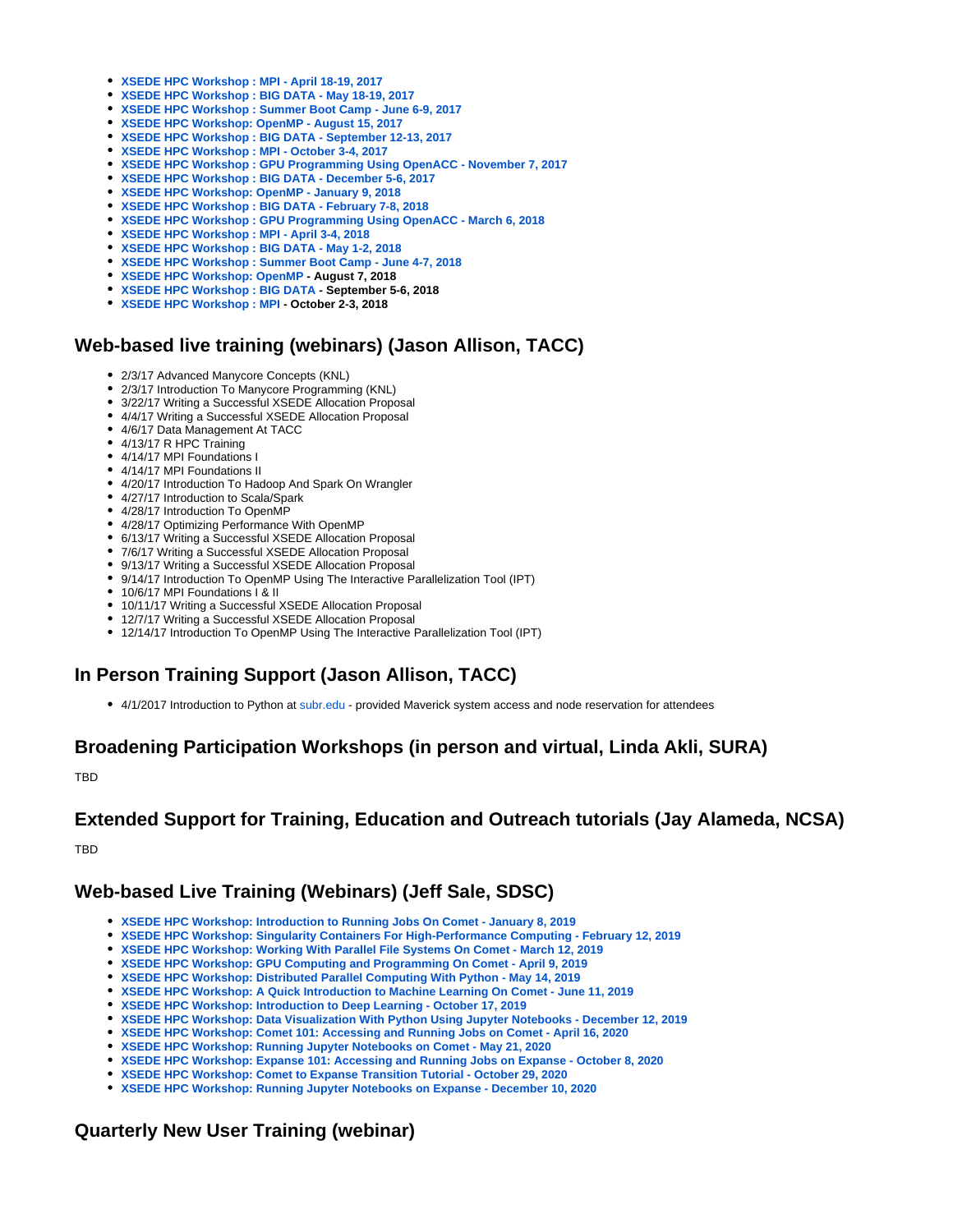**Dates**: 1-3 weeks after the allocations are awarded, date is dependent on speaker availability and other logistics.

**Location**/speaker alternates:

- PSC: August/September & February/March (contact: Tom Maiden)
- TACC: May/June & November/December (contact: Jason Allison)

**Slide deck**: Master is maintained by TACC. Both sites share their latest updates with the next presenting site.

**Video posting**: See the "XSEDE New User Tutorial" link at the top of<https://www.xsede.org/web/xup/online-training>

• The video is updated by TACC only, twice per year when they present.

### **Online Training (asynchronous)**

Online training is primarily provided in two formats: CI-Tutor (contact Sandie Kappes) and Cornell Virtual Workshop (contact Susan Mehringer).

#### **Existing topics: See [Online Training](https://portal.xsede.org/online-training) on the XUP.**

#### **In development:**

#### **CI-Tutor Modules - Contact Sandie Kappes for details**

#### **Cornell Virtual Workshop Modules - Contact Susan Mehringer for details**

#### **In development:**

Science Gateways Roadmap (now completed and live on the CVW)

Intro to Wrangler

Globus File Transfer: Advanced

Data Science With Python - Part 1

Data Science With Python - Part 2

#### **Planned:**

Globus Sharing

Globus Data Management

### **XSEDE Training YouTube Channel**

As mentioned earlier in the synchronous training section, XSEDE runs an HPC Monthly Workshop Series on Big Data, MPI, OpenMP, OpenACC, and GPUs. These are offered as live multicast workshops to ~25 sites per month. For those who are not at a site that offers these workshops, or want a refresher, the recordings are being made available on YouTube. The topics are grouped into playlists here:

#### <https://www.youtube.com/XSEDETraining>

The first two topics, OpenACC and OpenMP, are now available. Big Data is currently in work.

### **Assessment – Badges**

XSEDE CEE proposes to offer Competency badges which may be earned independently or offered as part of workshop activities. They may be earned by anyone who demonstrates competency in an area by completing an assessment or submitting results from completed exercises. Assessments /exercises are based on the event or topic training objectives.

[Learn more about the XSEDE Badge Project.](https://confluence.xsede.org/pages/viewpage.action?pageId=1675018)

### **XSEDE New Staff Guide**

XSEDE has developed a New Staff Guide designed for new XSEDE staff to become familiar with the many different parts of XSEDE. This orientation consists of a broadly-based general XSEDE overview. Individual WBSs are working on their own member-specific new staff training modules. Please [explo](https://confluence.xsede.org/display/XT/XSEDE+New+Staff+Guide) [re the New Staff Guide](https://confluence.xsede.org/display/XT/XSEDE+New+Staff+Guide) and submit any feedback [via this form.](https://docs.google.com/forms/d/e/1FAIpQLSfHsiC_zo5Tk95XcerqTQ9_G17kwcxkkXMILhg2cuAp4u2bqA/viewform)

[Learn more about the XSEDE New Staff Guide.](https://confluence.xsede.org/display/XT/XSEDE+Training+Project+Description%3A+New+Staff+Guide)